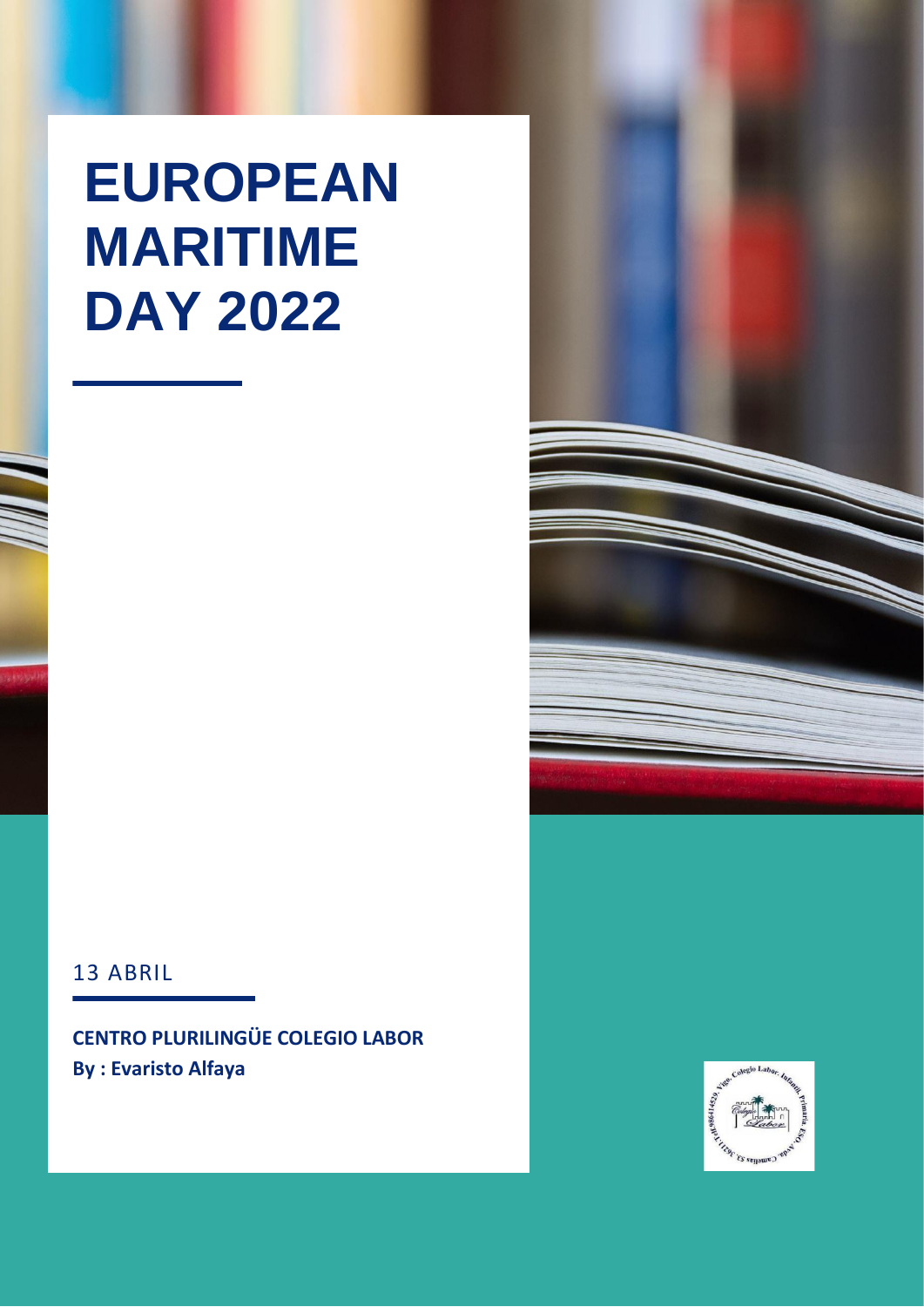# **Introduction**

# Labor School and #EMDInMyCountry.

Labor School is located in Vigo town, where you can find the biggest fishing harbour of Europe. Thousands of students have passed through our doors since 1932.

We want to bring EMD In My Country 2022 to our school as we understand that a sustainable blue growth will contribute to mitigate climate change and it will benefit our coastal economy, therefore we want to be part of ocean awareness. Besides Erasmus programs and EMD, this 2022 is, also, the European Year of Youth, so we find an speciall interest to encourage our students to become responsible citizens and positive change participants.

# *"Sustainable blue growth will contribute to mitigate climate change and it will benefit our coastal economy".*

"Labor omnia vincit" is a Latin phrase meaning "Work conquers all" and also is the motto adopted for our School. We want to draw inspiration from work and actions to achieve and build a better future.

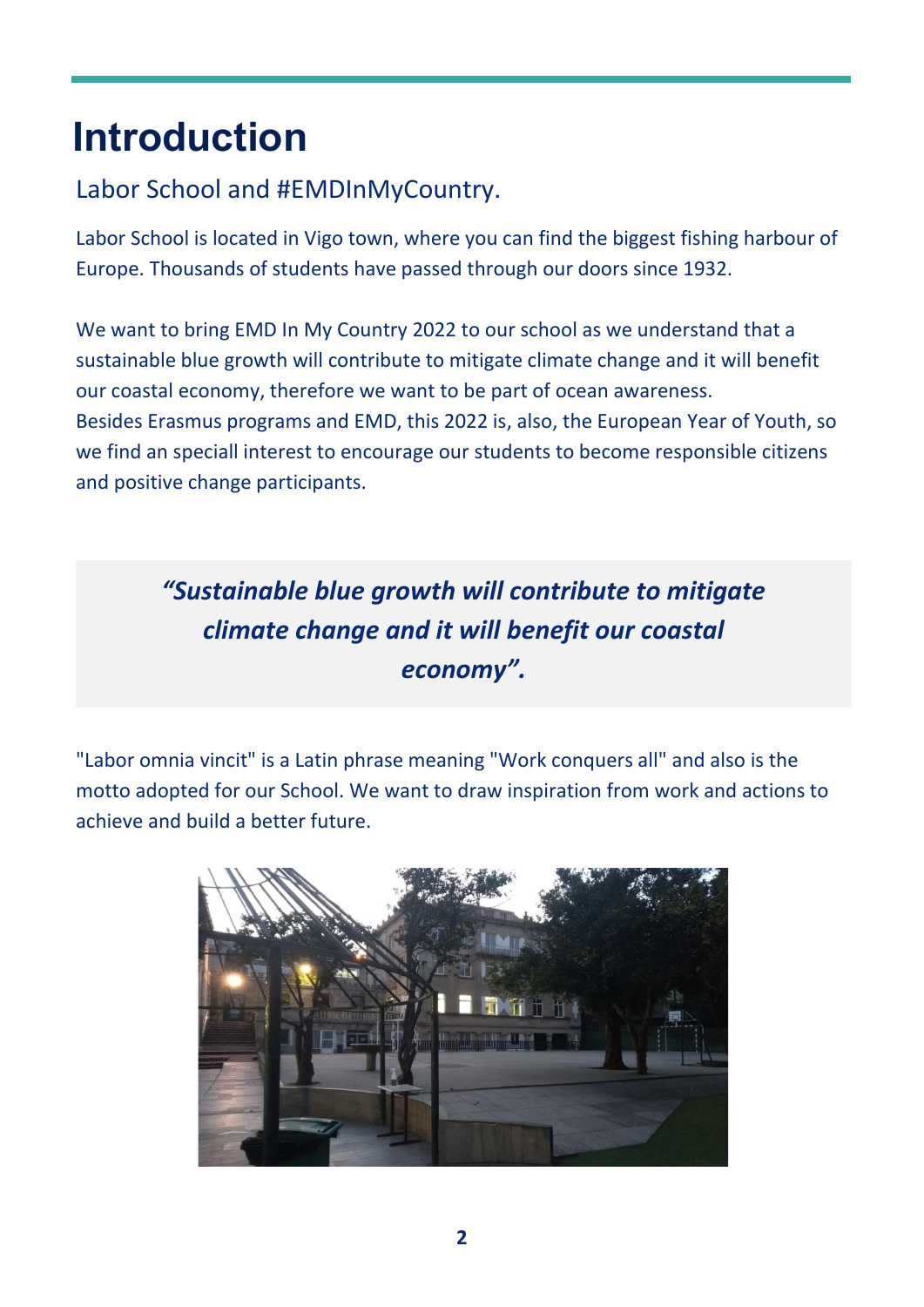# **Programme of Activities**

# Labor School and #EMDInMyCountry.

The goal is to provides an overview of the situation of our oceans and sustainable blue growth. As Vigo community belongs a traditional fishing society, we also focus in the role of fishing.

The audience is a group of 100 pupils of 12 to 16 years old, and reservations required for another group of up to 100 persons, between parents and general public. The agenda includes two speeches that will be held in the meeting hall of our School.



The facilities are in: Av. das Camelias, 53; 36211 Vigo, Pontevedra, Spain, Europe. There is another entry in: Calle Romil 66, Phone: 986 41 45 29.

The meeting hall has a capacity for 200 persons with sound and light equipment and video and slide projector.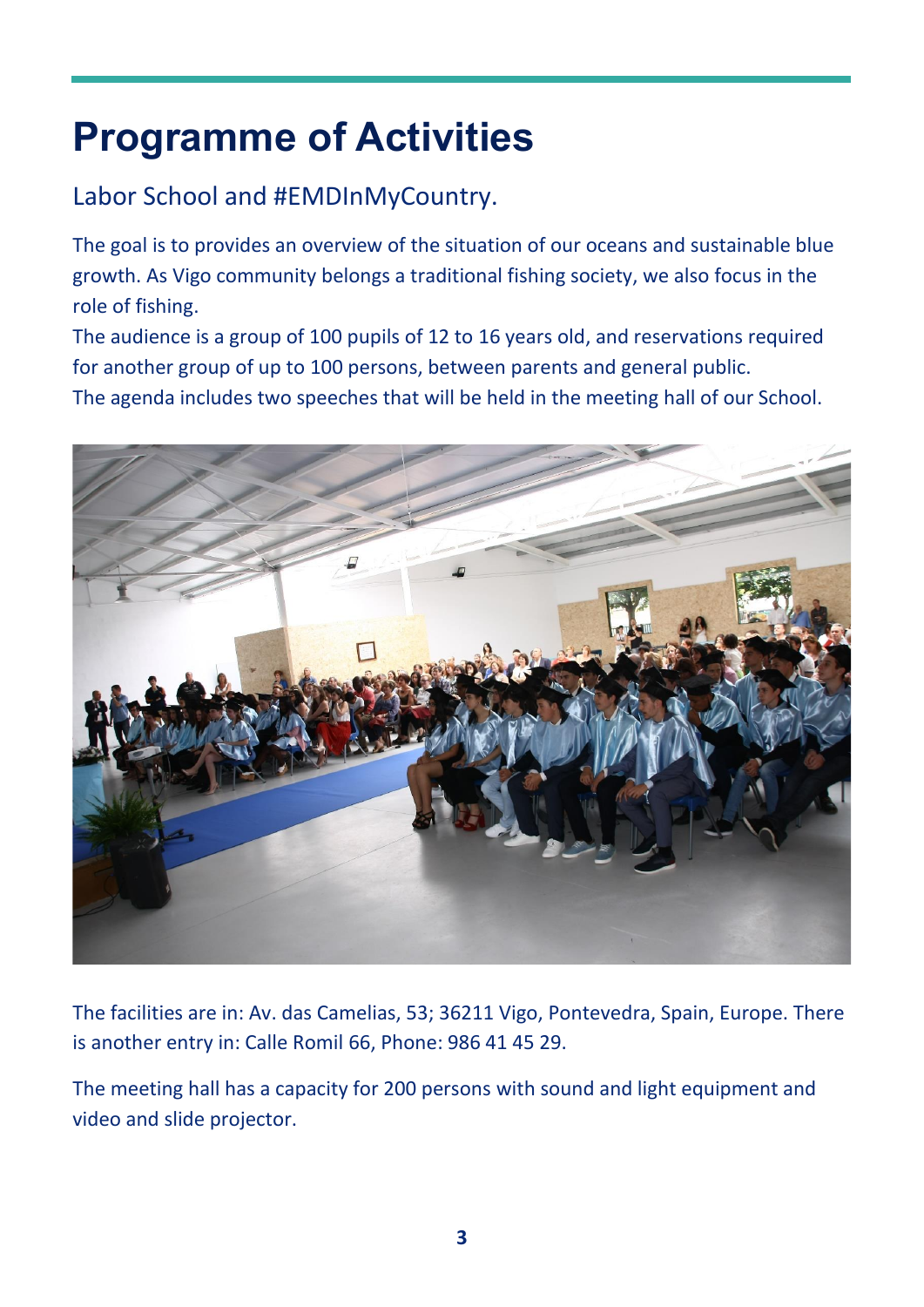# Speech on 24 May by Dr. Francisco Saborido-Rey.



Dr. Francisco Saborido-Rey is the Director of Institute of Marine Research (IIM-CSIC). One of the main marine research centers in the Iberian Peninsula, aiming to contribute to UN Sustainability Goals and to support society to overcome the huge challenges that stand in front of us.

Fran Saborido-Rey is B.S. and PhD in Biology by UAM (Autonomous University of Madrid). As a scientific, his research deals with the fishing ecology study of commercial species (cod, Greenland halibut, redfish, and hake), and coastal and tropical species, to advise on the state of the resources and the measures to achieve a sustainable fishery.

His speech will be on 24<sup>th</sup> May between 10:30 and 12:00 A.M.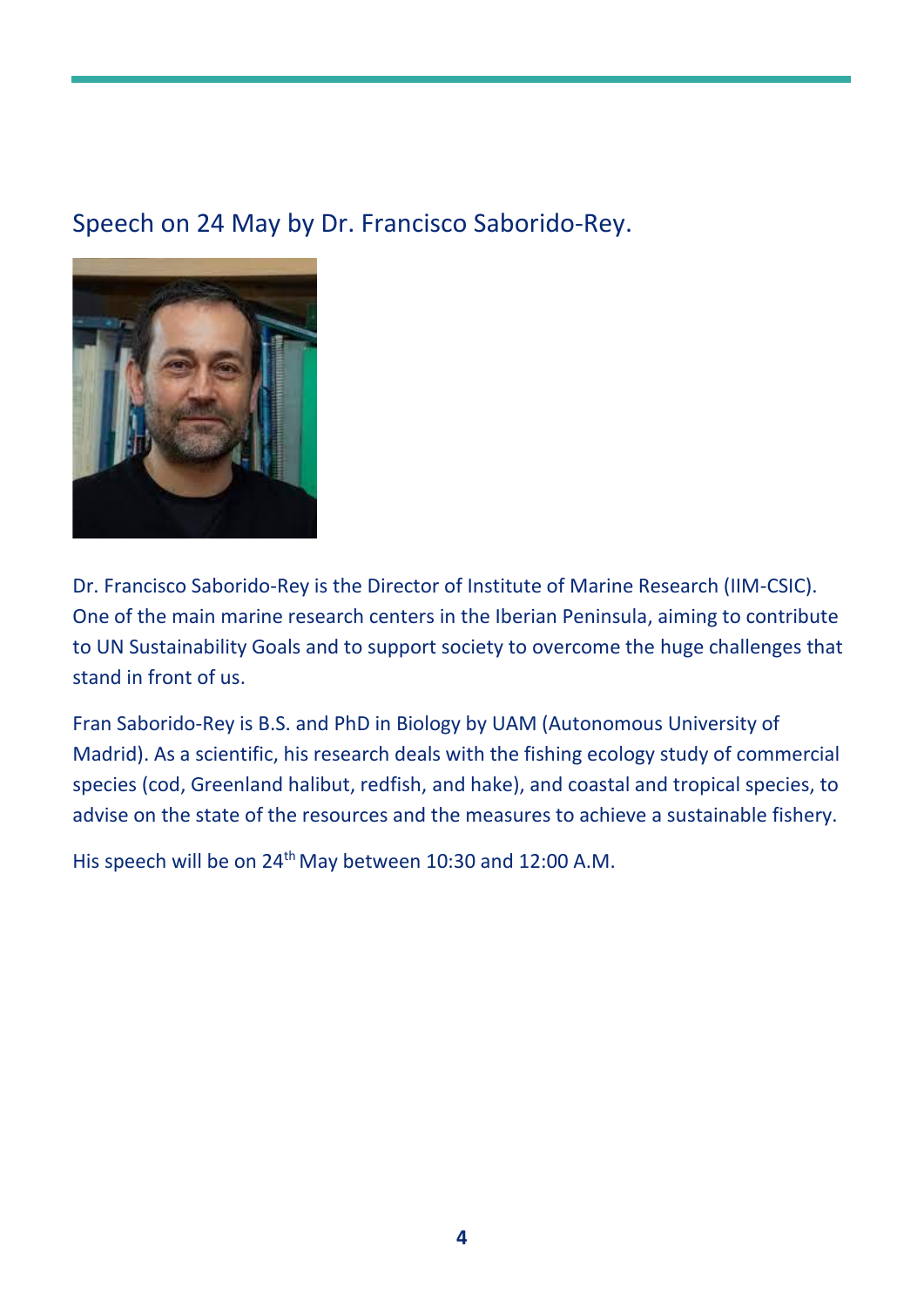### Speech on XXXX by Dr. Susan Steele.



Dr Susan Steele is the executive Director of EFCA (European Fisheries Control Agency) in Vigo, Europe. She holds a PhD from the National University of Ireland, an MBA, a Masters in Education (M.Ed) and a Bachelor in Marine Biology.

She has been Executive Chair and CEO of the Sea Fisheries Protection Authority of Ireland and before that position she was Head of Innovation at the Seafood Development Centre and Head of Aquaculture and Business Training in Ireland´s Seafood Development Board.